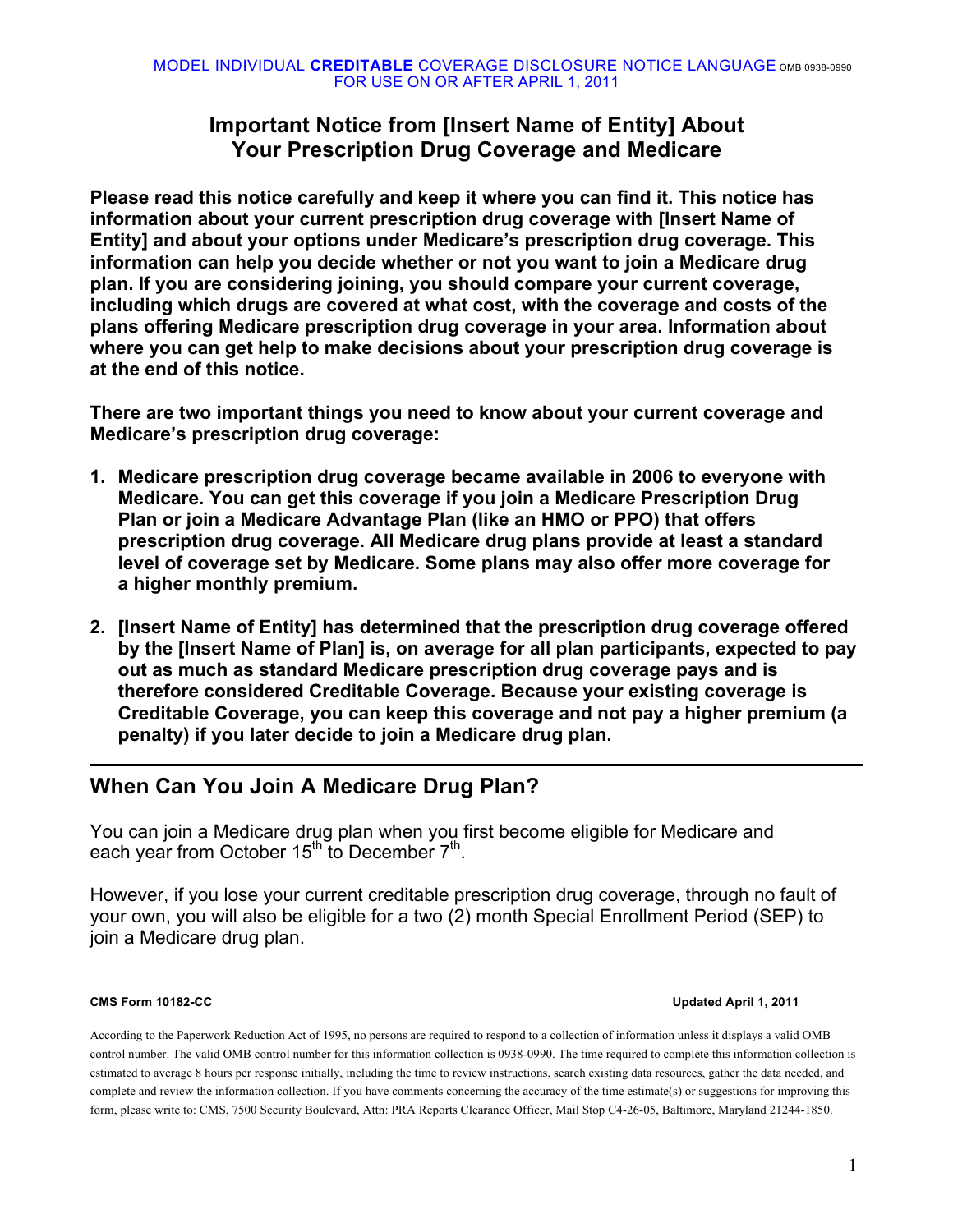# **What Happens To Your Current Coverage If You Decide to Join A Medicare Drug Plan?**

If you decide to join a Medicare drug plan, your current [Insert Name of Entity] coverage will [or will not] be affected. [The entity providing the Disclosure Notice should insert an explanation of the prescription drug coverage plan provisions/options under the particular entity's plan that Medicare eligible individuals have available to them when they become eligible for Medicare Part D (e.g., they can keep this coverage if they elect part D and this plan will coordinate with Part D coverage; for those individuals who elect Part D coverage, coverage under the entity's plan will end for the individual and all covered dependents, etc.). *See* pages 7- 9 of the CMS Disclosure of Creditable Coverage To Medicare Part D Eligible Individuals Guidance (available at http://www.cms.hhs.gov/CreditableCoverage/), which outlines the prescription drug plan provisions/options that Medicare eligible individuals may have available to them when they become eligible for Medicare Part D.]

If you do decide to join a Medicare drug plan and drop your current [Insert Name of Entity] coverage, be aware that you and your dependents will [or will not] [Medigap issuers must insert *"will not "*] be able to get this coverage back.

## **When Will You Pay A Higher Premium (Penalty) To Join A Medicare Drug Plan?**

You should also know that if you drop or lose your current coverage with [Insert Name of Entity] and don't join a Medicare drug plan within 63 continuous days after your current coverage ends, you may pay a higher premium (a penalty) to join a Medicare drug plan later.

If you go 63 continuous days or longer without creditable prescription drug coverage, your monthly premium may go up by at least 1% of the Medicare base beneficiary premium per month for every month that you did not have that coverage. For example, if you go nineteen months without creditable coverage, your premium may consistently be at least 19% higher than the Medicare base beneficiary premium. You may have to pay this higher premium (a penalty) as long as you have Medicare prescription drug coverage. In addition, you may have to wait until the following October to join.

# **For More Information About This Notice Or Your Current Prescription Drug Coverage...**

Contact the person listed below for further information [or call [Insert Alternative Contact] at [(XXX) XXX-XXXX]. **NOTE:** You'll get this notice each year. You will also get it before the next period you can join a Medicare drug plan, and if this coverage through [Insert Name of Entity] changes. You also may request a copy of this notice at any time. **Updated April 1, 2011**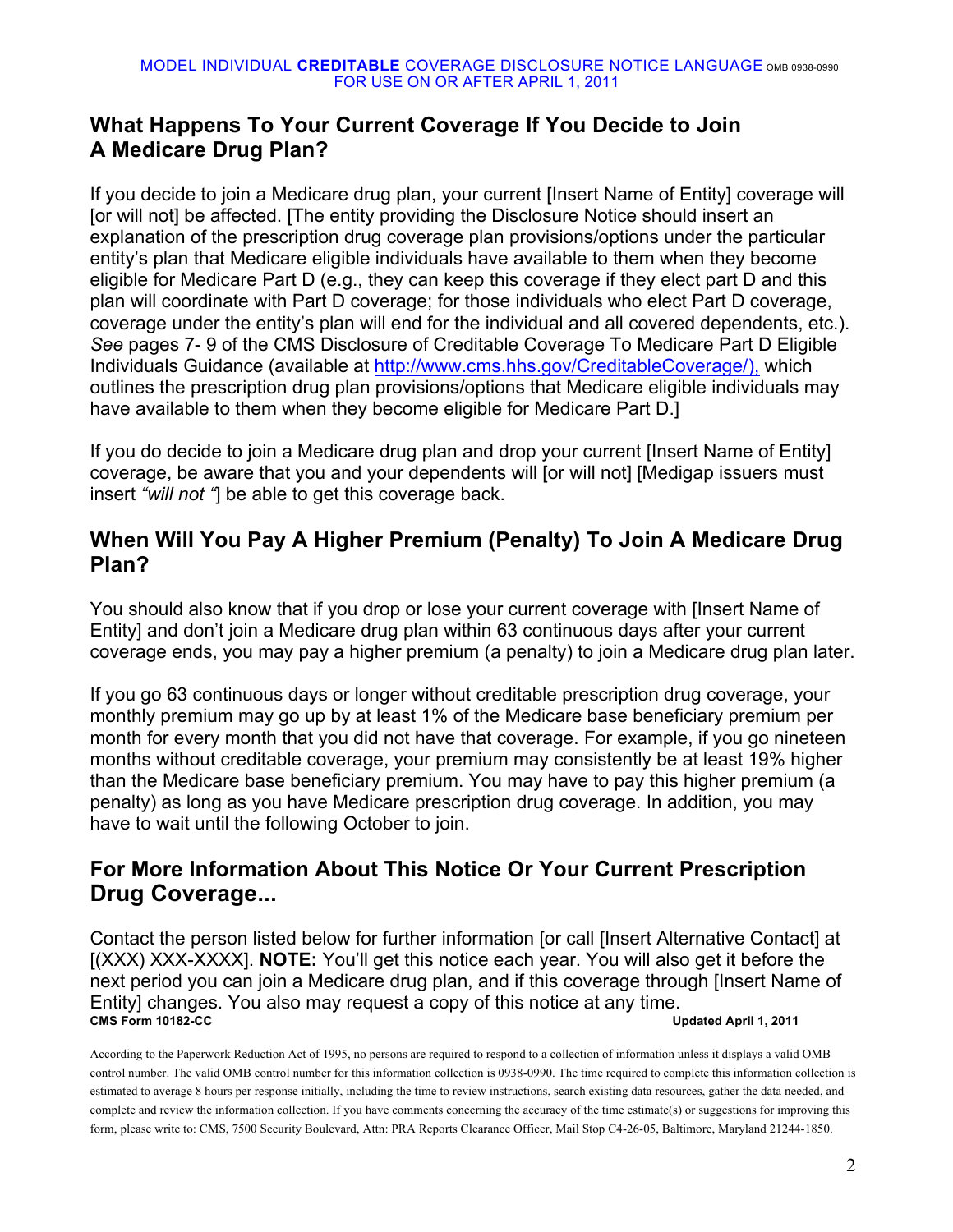# **For More Information About Your Options Under Medicare Prescription Drug Coverage...**

More detailed information about Medicare plans that offer prescription drug coverage is in the "Medicare & You" handbook. You'll get a copy of the handbook in the mail every year from Medicare. You may also be contacted directly by Medicare drug plans.

For more information about Medicare prescription drug coverage:

- Visit www.medicare.gov
- Call your State Health Insurance Assistance Program (see the inside back cover of your copy of the "Medicare & You" handbook for their telephone number) for personalized help
- Call 1-800-MEDICARE (1-800-633-4227). TTY users should call 1-877-486-2048.

If you have limited income and resources, extra help paying for Medicare prescription drug coverage is available. For information about this extra help, visit Social Security on the web at www.socialsecurity.gov, or call them at 1-800-772-1213 (TTY 1-800-325-0778).

**Remember: Keep this Creditable Coverage notice. If you decide to join one of the Medicare drug plans, you may be required to provide a copy of this notice when you join to show whether or not you have maintained creditable coverage and, therefore, whether or not you are required to pay a higher premium (a penalty).**

**[Optional Insert - Entities can choose to insert the following information box if they choose to provide a personalized disclosure notice.]**

Medicare Eligible Individual's Name: [Insert Full Name of Medicare Eligible Individual] Individual's DOB or unique Member ID: [Insert Individual's Date of Birth], or [Member ID]

The individual stated above has been covered under **creditable** prescription drug coverage for the following date ranges that occurred after May 15, 2006:

**From:** [Insert MM/DD/YY] **To:** [Insert MM/DD/YY] **From:** [Insert MM/DD/YY] **To:** [Insert MM/DD/YY]

Name of Entity/Sender: [Insert Name of Entity] **CMS Form 10182-CC Updated April 1, 2011**

Date: [Insert MM/DD/YY]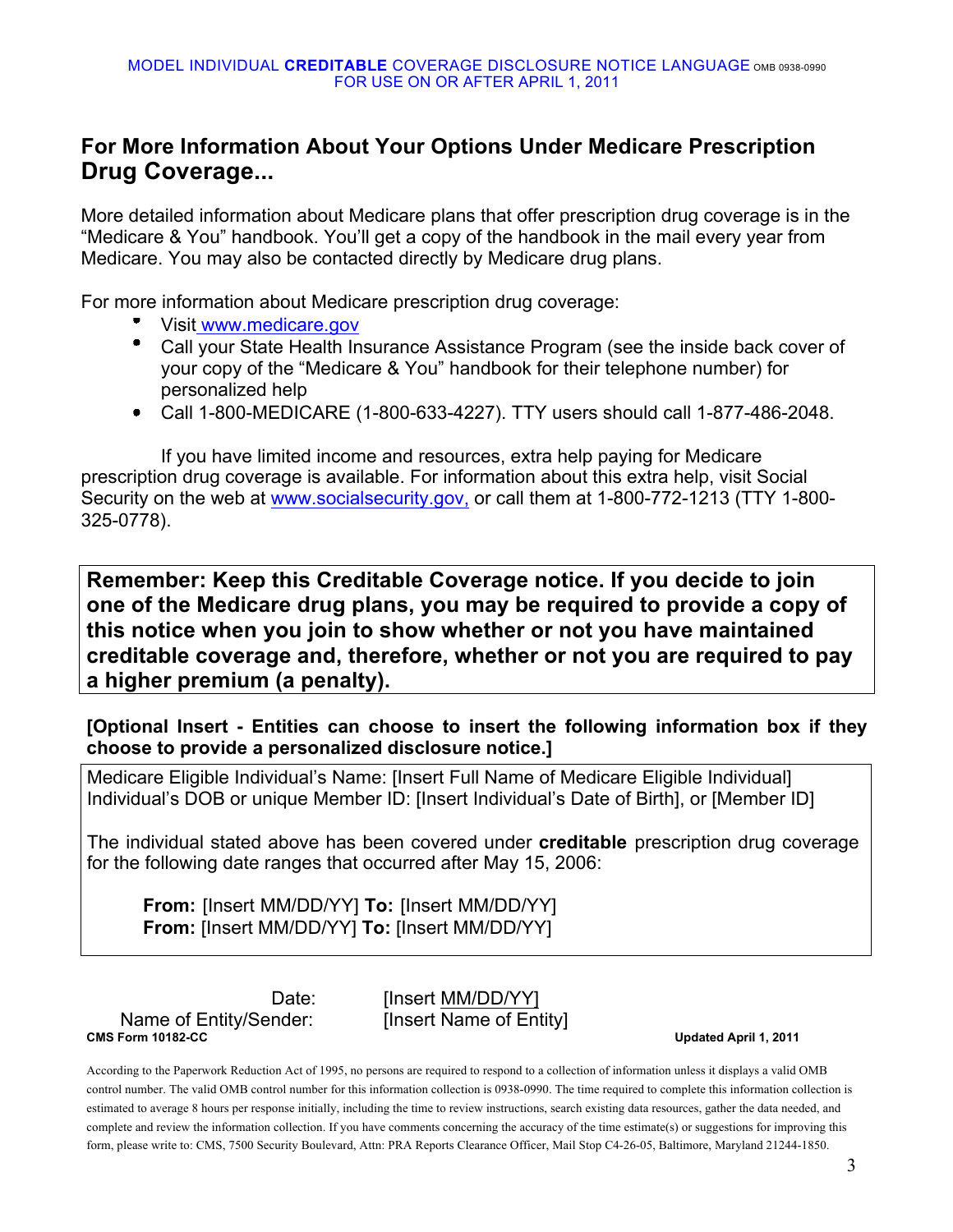### MODEL INDIVIDUAL **CREDITABLE** COVERAGE DISCLOSURE NOTICE LANGUAGE OMB 0938-0990 FOR USE ON OR AFTER APRIL 1, 2011

Contact--Position/Office: [Insert Position/Office]

Address: [Insert Street Address, City, State & Zip Code of Entity] Phone Number: [Insert Entity Phone Number]

### **CMS Form 10182-CC Updated April 1, 2011**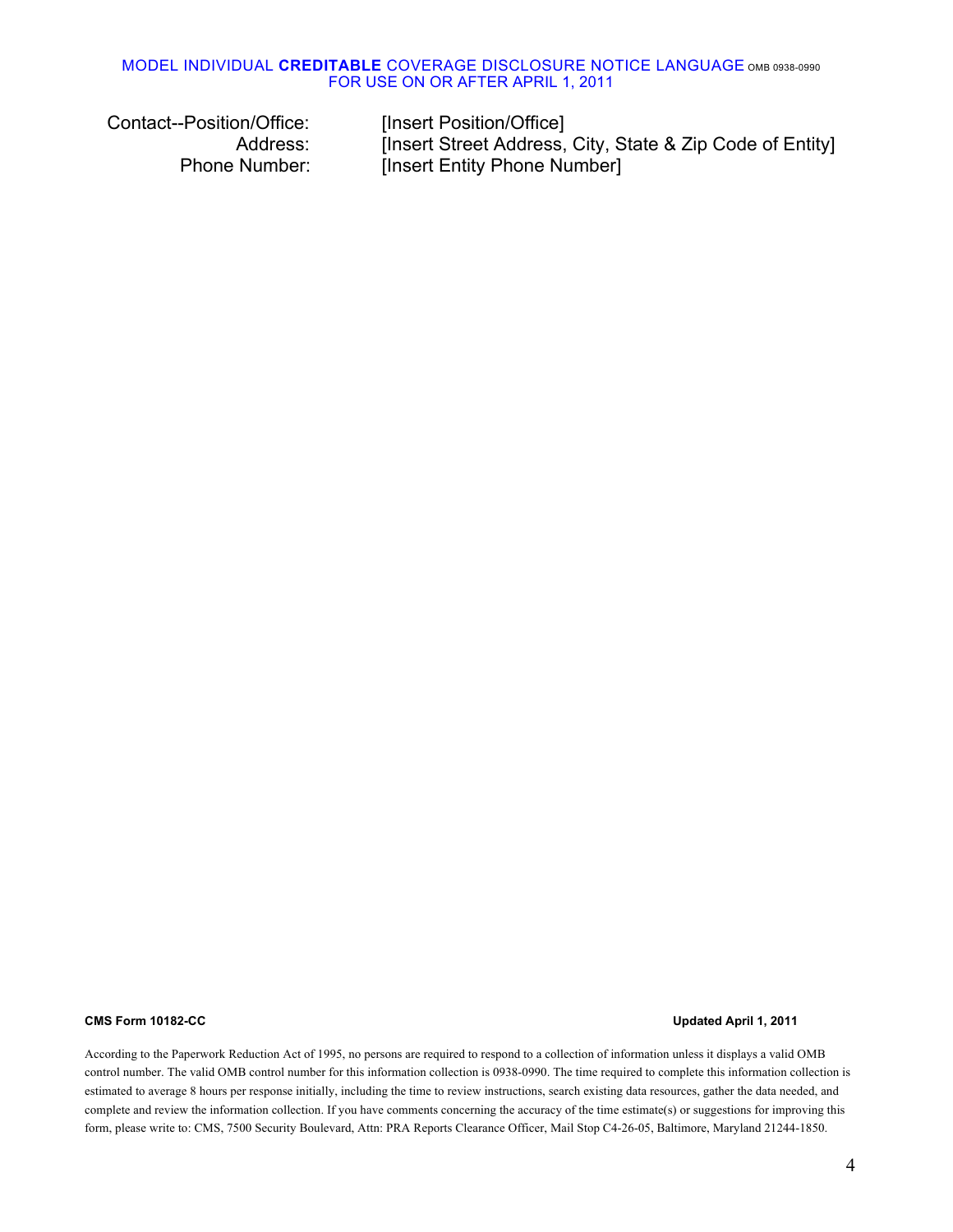### **Important Notice From [Insert Name of Entity] About Your Prescription Drug Coverage and Medicare**

**Please read this notice carefully and keep it where you can find it. This notice has information about your current prescription drug coverage with [Insert Name of Entity] and about your options under Medicare's prescription drug coverage. This information can help you decide whether or not you want to join a Medicare drug plan. Information about where you can get help to make decisions about your prescription drug coverage is at the end of this notice.**

**There are three important things you need to know about your current coverage and Medicare's prescription drug coverage:**

- **1. Medicare prescription drug coverage became available in 2006 to everyone with Medicare. You can get this coverage if you join a Medicare Prescription Drug Plan or join a Medicare Advantage Plan (like an HMO or PPO) that offers prescription drug coverage. All Medicare drug plans provide at least a standard level of coverage set by Medicare. Some plans may also offer more coverage for a higher monthly premium.**
- **2. [Insert Name of Entity] has determined that the prescription drug coverage offered by the [Insert Name of Plan] is, on average for all plan participants, NOT expected to pay out as much as standard Medicare prescription drug coverage pays. Therefore, your coverage is considered Non-Creditable Coverage. This is important because, most likely, you will get more help with your drug costs if you join a Medicare drug plan, than if you only have prescription drug coverage from the [Insert Name of Plan]. This also is important because it may mean that you may pay a higher premium (a penalty) if you do not join a Medicare drug plan when you first become eligible.**
- **3. You can keep your current coverage from [Insert Name of Plan]. However, because your coverage is non-creditable, you have decisions to make about Medicare prescription drug coverage that may affect how much you pay for that coverage, depending on if and when you join a drug plan. When you make your decision, you should compare your current coverage, including what drugs are covered, with the coverage and cost of the plans offering Medicare prescription drug coverage in your area. Read this notice carefully - it explains your options.**

# **When Can You Join A Medicare Drug Plan?**

You can join a Medicare drug plan when you first become eligible for Medicare and each year from October 15<sup>TH</sup> to December  $7<sup>th</sup>$ .

### **CMS Form 10182-NC Updated April 1, 2011**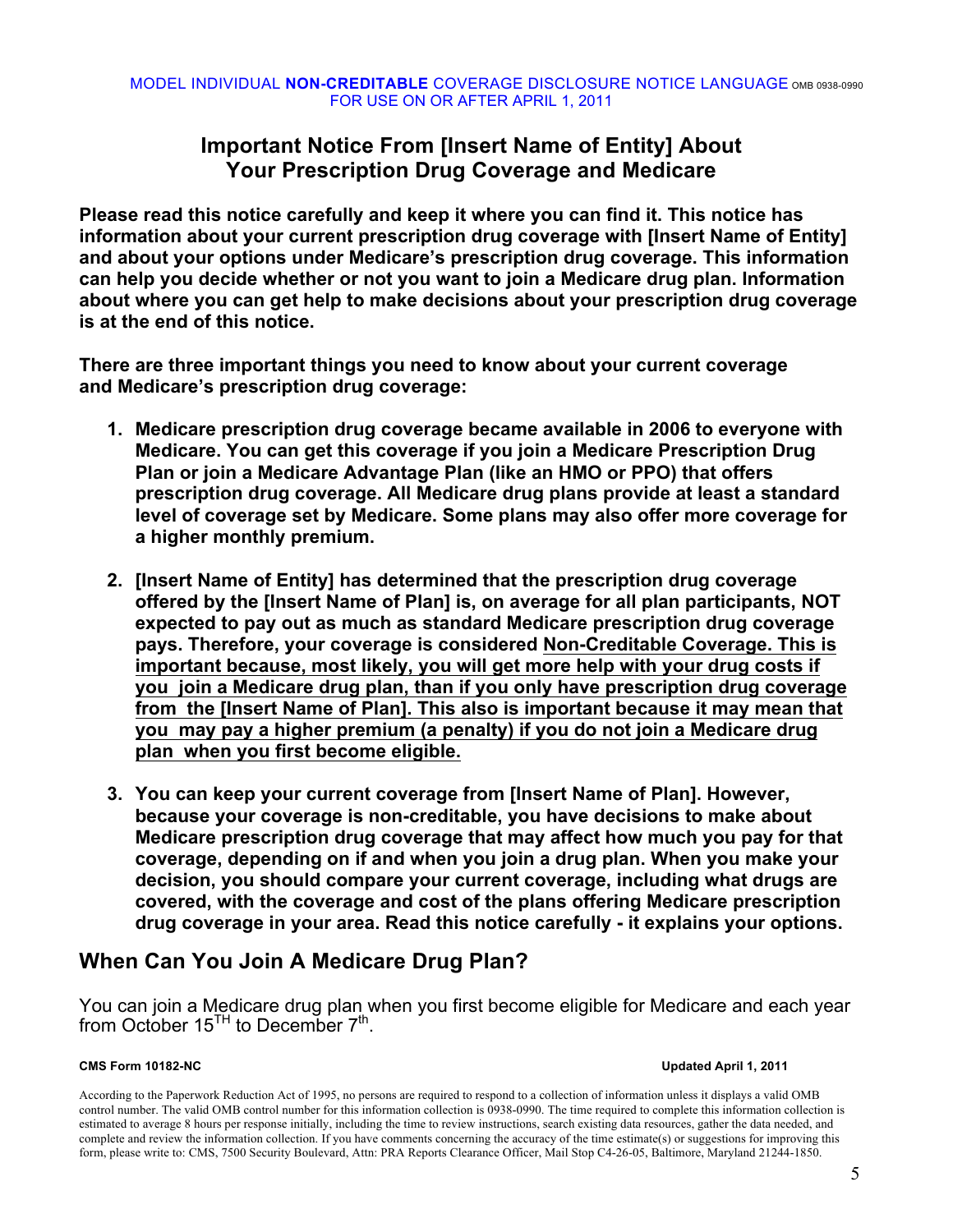*[INSERT IF EMPLOYER/UNION SPONSORED GROUP PLAN: However, if you decide to* drop your current coverage with [Insert Name of Entity], since it is employer/union sponsored group coverage, you will be eligible for a two (2) month Special Enrollment Period (SEP) to join a Medicare drug plan; however you also may pay a higher premium (a penalty) because you did not have creditable coverage under [Insert Name of Plan.**]**

*[INSERT IF PREVIOUS COVERAGE PROVIDED BY THE ENTITY WAS CREDITABLE COVERAGE:* Since you are losing creditable prescription drug coverage under the [Insert Name of Plan], you are also eligible for a two (2) month Special Enrollment Period (SEP) to join a Medicare drug plan.**]**

### **When Will You Pay A Higher Premium (Penalty) To Join A Medicare Drug Plan?**

Since the coverage under [Insert Name of Plan], is not creditable, depending on how long you go without creditable prescription drug coverage you may pay a penalty to join a Medicare drug plan. Starting with the end of the last month that you were first eligible to join a Medicare drug plan but didn't join, if you go 63 continuous days or longer without prescription drug coverage that's creditable, your monthly premium may go up by at least 1% of the Medicare base beneficiary premium per month for every month that you did not have that coverage. For example, if you go nineteen months without creditable coverage, your premium may consistently be at least 19% higher than the Medicare base beneficiary premium. You may have to pay this higher premium (penalty) as long as you have Medicare prescription drug coverage. In addition, you may have to wait until the following October to join.

# **What Happens To Your Current Coverage If You Decide to Join A Medicare Drug Plan?**

If you decide to join a Medicare drug plan, your current [Insert Name of Entity] coverage will [or will not] be affected. [The entity providing the Disclosure Notice should insert an explanation of the prescription drug coverage plan provisions/options under the particular entity's plan that Medicare eligible individuals have available to them when they become eligible for Medicare Part D (e.g., they can keep this coverage if they elect part D and this plan will coordinate with Part D coverage; for those individuals who elect Part D coverage, coverage under the entity's plan will end for the individual and all covered dependents, etc.). [*See* pages 9 - 11 of the CMS Disclosure of Creditable Coverage To Medicare Part D Eligible Individuals Guidance (available at http://www.cms.hhs.gov/CreditableCoverage/), which outlines the prescription drug plan provisions/options that Medicare eligible individuals may have available to them when they become eligible for Medicare Part D.]

**CMS Form 10182-NC Updated April 1, 2011**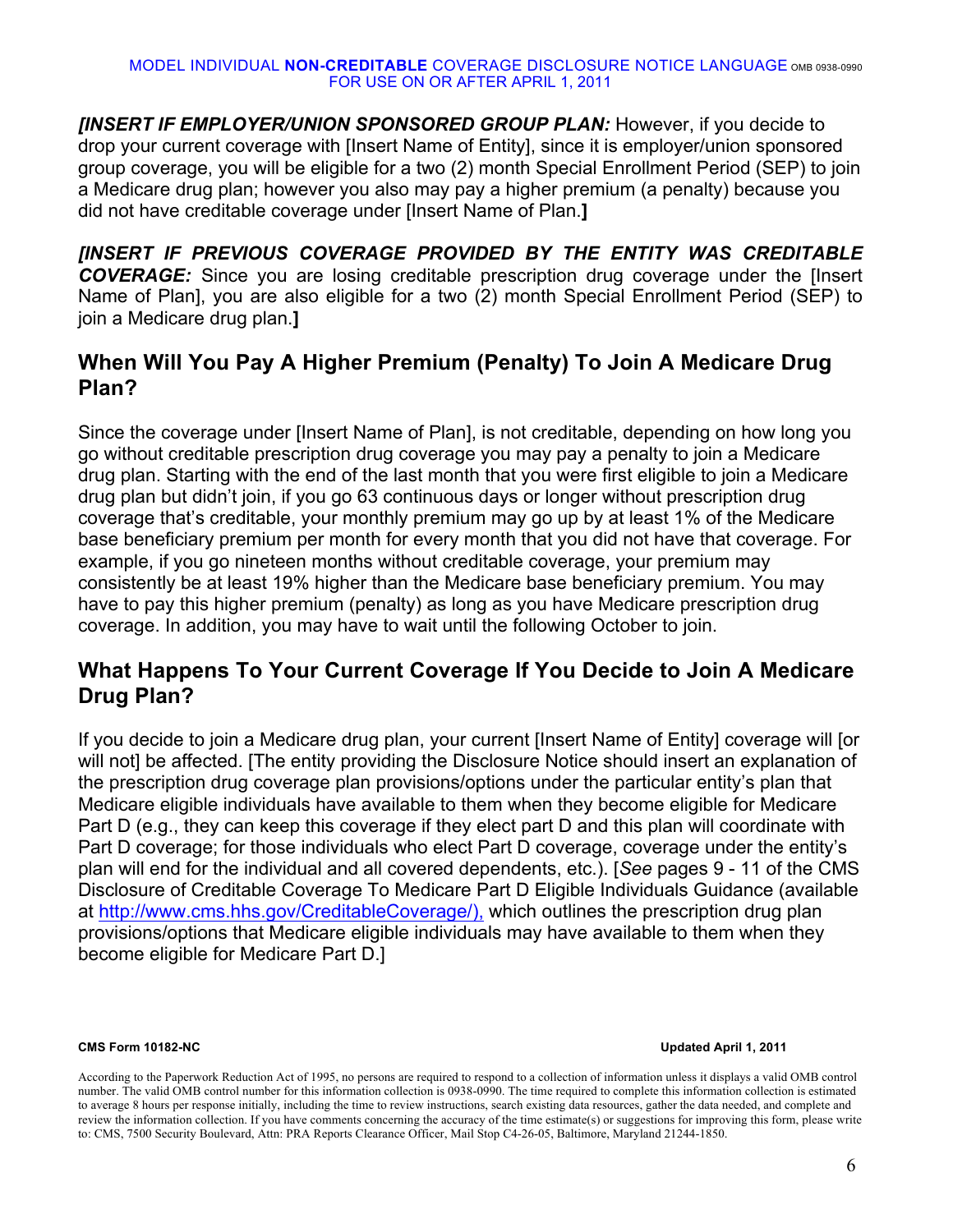If you do decide to join a Medicare drug plan and drop your current [Insert Name of Entity] coverage, be aware that you and your dependents will [or will not] [Medigap issuers must insert *"will not"*] be able to get this coverage back.

# **For More Information About This Notice Or Your Current Prescription Drug Coverage...**

Contact the person listed below for further information. [or call [Insert Alternative Contact] at [(XXX) XXX-XXXX]. **NOTE:** You'll get this notice each year. You will also get it before the next period you can join a Medicare drug plan and if this coverage through [Insert Name of Entity] changes. You also may request a copy of this notice at any time.

# **For More Information About Your Options Under Medicare Prescription Drug Coverage...**

More detailed information about Medicare plans that offer prescription drug coverage is in the "Medicare & You" handbook. You'll get a copy of the handbook in the mail every year from Medicare. You may also be contacted directly by Medicare drug plans. For more information about Medicare prescription drug coverage:

- Visit www.medicare.gov
- Call your State Health Insurance Assistance Program (see the inside back cover of your copy of the "Medicare & You" handbook for their telephone number) for personalized help
- Call 1-800-MEDICARE (1-800-633-4227). TTY users should call 1-877-486-2048.

If you have limited income and resources, extra help paying for Medicare prescription drug coverage is available. For information about this extra help, visit Social Security on the web at www.socialsecurity.gov, or call them at 1-800-772-1213 (TTY 1-800-325-0778).

### **[Optional Insert – If a beneficiary has had creditable coverage under the entities plan for any period of time since May 15, 2006, entities can insert the following information box if they choose to provide a personalized disclosure notice.]**

Medicare Eligible Individual's Name: [Insert Full Name of Medicare Eligible Individual] Individual's DOB or unique Member ID: [Insert Individual's Date of Birth], or [Member ID]

The individual stated above has been covered under **creditable** prescription drug coverage for the following date ranges that occurred after May 15, 2006:

From: [Insert MM/DD/YY] To: [Insert MM/DD/YY] From: [Insert MM/DD/YY] To: [Insert MM/DD/YY]

### **CMS Form 10182-NC Updated April 1, 2011**

According to the Paperwork Reduction Act of 1995, no persons are required to respond to a collection of information unless it displays a valid OMB control number. The valid OMB control number for this information collection is 0938-0990. The time required to complete this information collection is estimated to average 8 hours per response initially, including the time to review instructions, search existing data resources, gather the data needed, and complete and review the information collection. If you have comments concerning the accuracy of the time estimate(s) or suggestions for improving this form, please write to: CMS, 7500 Security Boulevard, Attn: PRA Reports Clearance Officer, Mail Stop C4-26-05, Baltimore, Maryland 21244-1850.